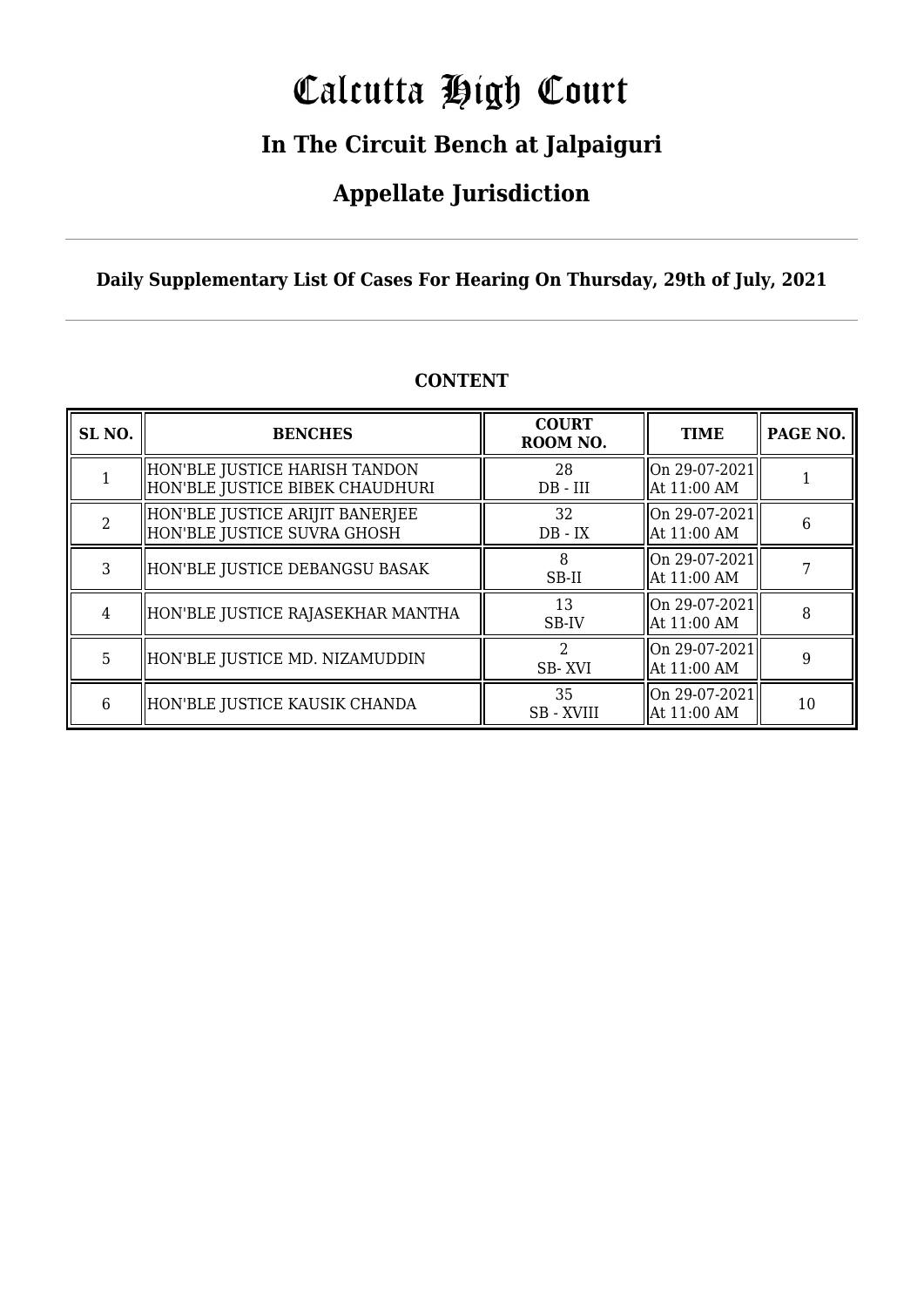

**DAILY CAUSELIST For Thursday The 29th July 2021**

**COURT NO. 28**

### **DIVISION BENCH (DB - III)**

**AT 11:00 AM**

### **HON'BLE JUSTICE HARISH TANDON HON'BLE JUSTICE BIBEK CHAUDHURI**

**(VIA VIDEO CONFERENCE)**

### **FROM PRINCIPAL BENCH**

#### **NOTE : IF THE PETITIONER DOES NOT APPEAR UNDER THE HEADING "FOR ORDER", THE SAME WILL BE DISMISSED**

#### **FOR ORDERS**

|   | CRM/405/2021       | SURABHI JAIN AND ORS<br>VS<br>THE STATE OF WEST<br>BENGAL | SIDHI SETHIA                 |
|---|--------------------|-----------------------------------------------------------|------------------------------|
|   | IA NO: CRAN/1/2021 |                                                           |                              |
|   |                    | <b>APPLICATION FOR BAIL</b>                               |                              |
| 2 | CRM/563/2021       | <b>UJJAL SARKAR</b><br>VS<br>THE STATE OF WEST            | HILLOL SAHA<br><b>PODDER</b> |

BENGAL

IA NO: CRAN/1/2021

| 3 | CRM/649/2021 | ANANTA RAY<br>VS<br>THE STATE OF WEST<br>BENGAL   | <b>SANTANU MAJI</b>             |
|---|--------------|---------------------------------------------------|---------------------------------|
| 4 | CRM/669/2021 | MUKESH KUMAR THAKUR<br>VS<br>STATE OF WEST BENGAL | DEBORSHI DHAR                   |
| 5 | CRM/673/2021 | BISHAL KUJUR<br>VS<br>THE STATE OF WEST<br>BENGAL | JAYDEEP KANTA<br><b>BHOWMIK</b> |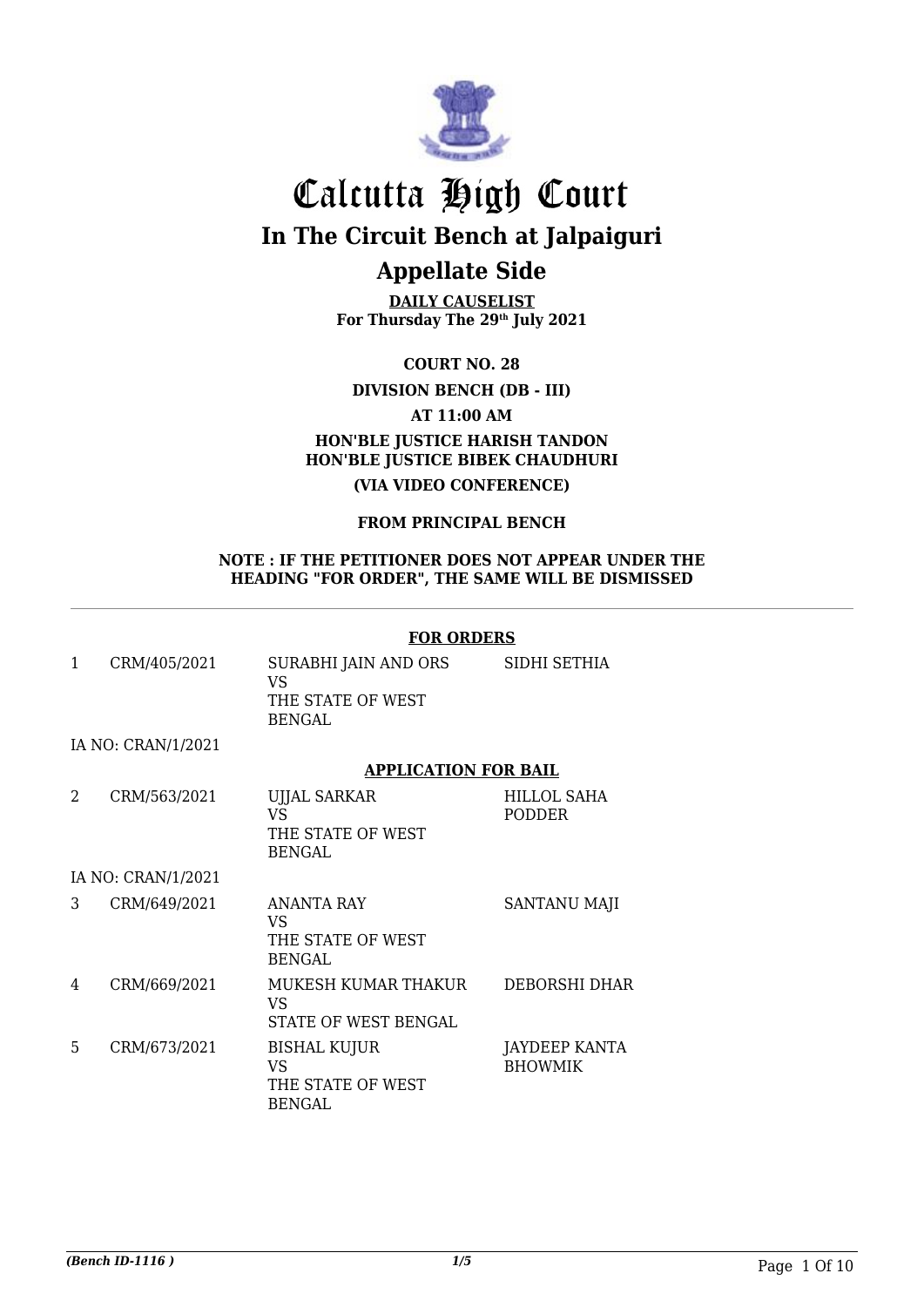| 6  | CRM/684/2021 | MD. NIJAMUDDIN SAYYED<br><b>VS</b><br>THE STATE OF WEST<br><b>BENGAL</b>                | ANIRUDDHA BISWAS                       |
|----|--------------|-----------------------------------------------------------------------------------------|----------------------------------------|
| 7  | CRM/690/2021 | <b>LALAN ROY</b><br><b>VS</b><br>State of West Bengal                                   | <b>ABHIJIT GANGULY</b>                 |
| 8  | CRM/695/2021 | RABINDAR SINGH AND ANR<br><b>VS</b><br>THE STATE OF WEST<br><b>BENGAL</b>               | SUBHASISH MISRA                        |
| 9  | CRM/696/2021 | NARAYAN MANDAL<br><b>VS</b><br>THE STATE OF WEST<br><b>BENGAL</b>                       | <b>SUBHASISH MISRA</b>                 |
| 10 | CRM/704/2021 | NAIMUL HAQUE @ ALI @<br>NAIMUL ISLAM<br><b>VS</b><br>THE STATE OF WEST<br><b>BENGAL</b> | <b>JAYDEEP KANTA</b><br><b>BHOWMIK</b> |
| 11 | CRM/705/2021 | <b>SAHIN MIA</b><br><b>VS</b><br>THE STATE OF WEST<br><b>BENGAL</b>                     | <b>HILLOL SAHA</b><br><b>PODDER</b>    |
| 12 | CRM/706/2021 | <b>MOMINUR MIA</b><br><b>VS</b><br>THE STATE OF WEST<br><b>BENGAL</b>                   | <b>HILLOL SAHA</b><br><b>PODDER</b>    |
| 13 | CRM/716/2021 | RAJ KUMAR SHA AND ANR<br><b>VS</b><br>THE STATE OF WEST<br><b>BENGAL</b>                | SANTANU MAJI                           |
| 14 | CRM/718/2021 | CHOTTON ROY @<br><b>CHHOTON ROY</b><br><b>VS</b><br>THE STATE OF WEST<br><b>BENGAL</b>  | <b>JEENIA RUDRA</b>                    |
| 15 | CRM/722/2021 | RAJESH MUNDA @ GUTTU<br><b>VS</b><br>THE STATE OF WEST<br><b>BENGAL</b>                 | ARIJIT GHOSH                           |
| 16 | CRM/723/2021 | <b>GOPI BAL</b><br><b>VS</b><br>State of West Bengal                                    | RANJIT SINGH                           |
| 17 | CRM/725/2021 | <b>ANIK</b><br>CHAKRABORTY@BABAI<br><b>VS</b><br>State of West Bengal                   | RATAN CHANDRA<br><b>ROY</b>            |
| 18 | CRM/748/2021 | RANJAN ROY AND ANR<br><b>VS</b><br>State of West Bengal                                 | <b>NASER ALI</b>                       |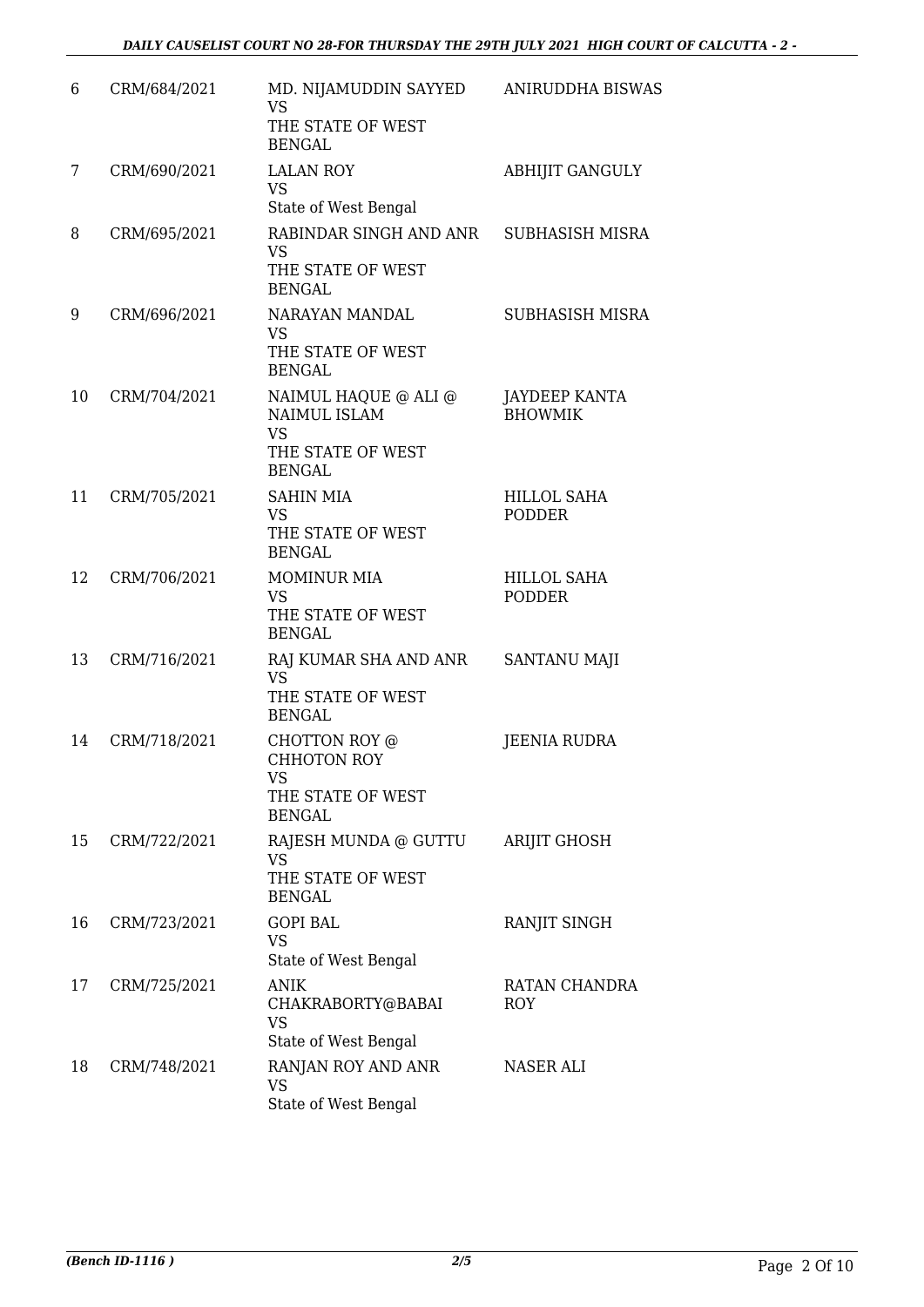| 19 | CRM/749/2021 | <b>SUJAN BARMAN ALIAS</b><br><b>SUJAN ROY BARMAN</b><br><b>VS</b>                                                       | <b>SABIR ALI</b>                       |
|----|--------------|-------------------------------------------------------------------------------------------------------------------------|----------------------------------------|
|    |              | State of West Bengal                                                                                                    |                                        |
|    |              | <b>APPLICATION FOR ANTICIPATORY BAIL</b>                                                                                |                                        |
| 20 | CRM/625/2021 | <b>JYOTI DAS AND ORS</b><br><b>VS</b><br>THE STATE OF WEST<br><b>BENGAL</b>                                             | JAYDEEP KANTA<br><b>BHOWMIK</b>        |
| 21 | CRM/639/2021 | <b>DEBU BARMAN</b><br>VS                                                                                                | JAYDEEP KANTA<br><b>BHOWMIK</b>        |
|    |              | THE STATE OF WEST<br><b>BENGAL</b>                                                                                      |                                        |
| 22 | CRM/664/2021 | MD. ANWARUL SHEIKH<br><b>AND ORS</b><br><b>VS</b><br>THE STATE OF WEST<br><b>BENGAL</b>                                 | JAYDEEP KANTA<br><b>BHOWMIK</b>        |
| 23 | CRM/700/2021 | <b>GOVINDA SARKAR</b> @<br><b>GOVINDA KIRTANIA AND</b><br><b>ORS</b><br><b>VS</b><br>THE STATE OF WEST<br><b>BENGAL</b> | <b>JAYDEEP KANTA</b><br><b>BHOWMIK</b> |
| 24 | CRM/708/2021 | <b>BISWAJIT KIRTANIA</b><br><b>VS</b><br>THE STATE OF WEST<br><b>BENGAL</b>                                             | JAYDEEP KANTA<br><b>BHOWMIK</b>        |
| 25 | CRM/709/2021 | SUREN CHANDRA ROY @<br><b>SUREN ROY AND ORS</b><br><b>VS</b><br>THE STATE OF WEST<br><b>BENGAL</b>                      | <b>JAYDEEP KANTA</b><br><b>BHOWMIK</b> |
| 26 | CRM/710/2021 | <b>SURANJIT SARKAR</b><br><b>VS</b><br>State of West Bengal                                                             | KUSHAL KUMAR<br>MUKHERJEE              |
| 27 | CRM/711/2021 | KIRAN CHANDRA HALDAR<br>@ KIRAN HALDAR<br><b>VS</b><br>State of West Bengal                                             | <b>SHAHAN SHAH</b>                     |
| 28 | CRM/714/2021 | <b>MADHABI DAS</b><br>VS<br>STATE OF WEST BENGAL                                                                        | <b>JAYANT KUMAR</b><br><b>SINGH</b>    |
| 29 | CRM/717/2021 | <b>MANIK SEN</b><br><b>VS</b><br>THE STATE OF WEST<br><b>BENGAL</b>                                                     | MADHUSHRI DUTTA                        |
| 30 | CRM/719/2021 | NIRMAL BARMAN<br>VS<br>State of West Bengal                                                                             | SANTANU MAJI                           |
| 31 | CRM/724/2021 | ARJUN SARKAR<br><b>VS</b><br>State of West Bengal                                                                       | RATAN CHANDRA<br><b>ROY</b>            |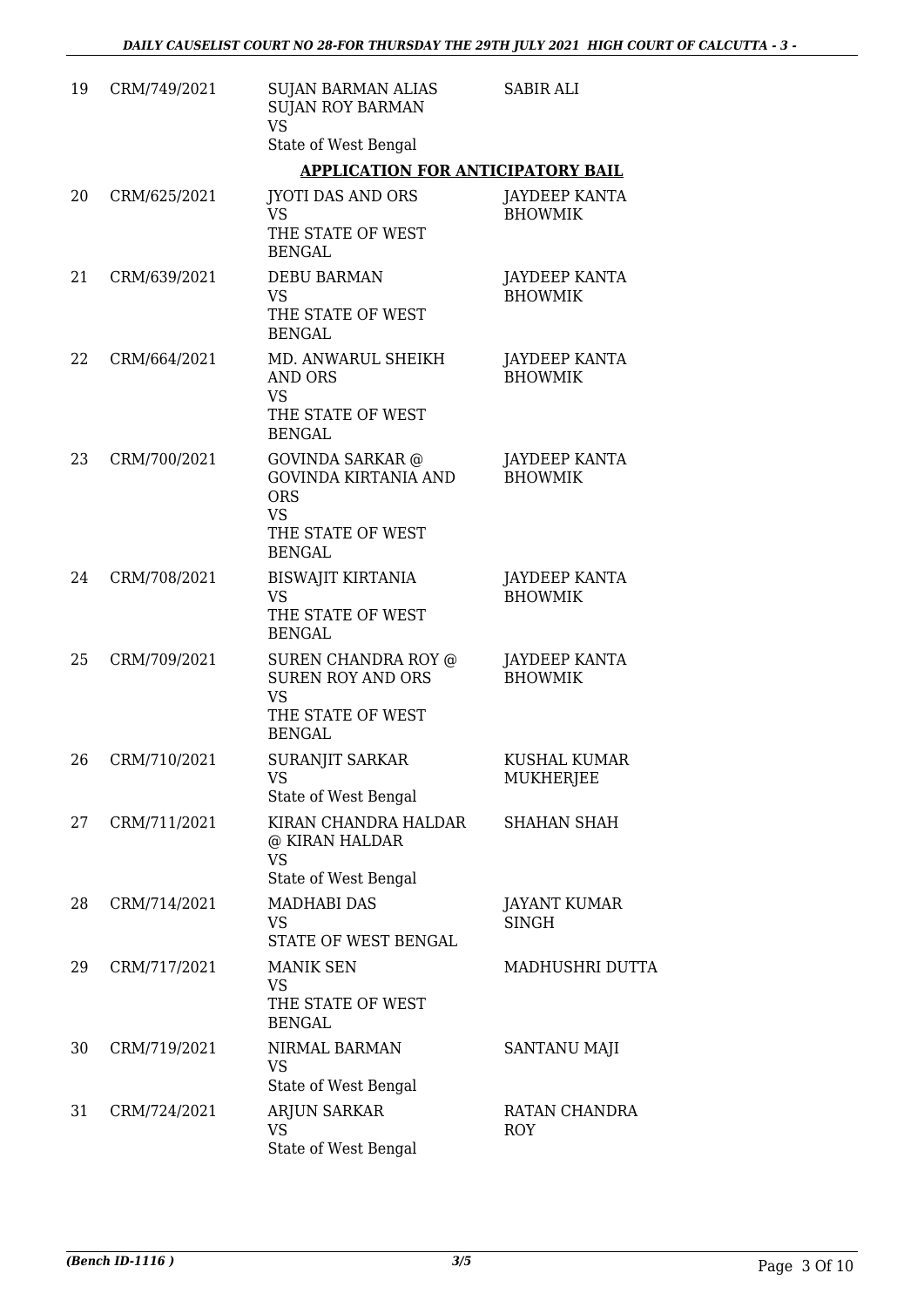| 32 | CRM/726/2021                                    | AKKES ALI@AKKESH SEKH<br><b>AND ORS</b><br><b>VS</b><br>State of West Bengal                 | RATAN CHANDRA<br>ROY                                                             |
|----|-------------------------------------------------|----------------------------------------------------------------------------------------------|----------------------------------------------------------------------------------|
| 33 | CRM/732/2021                                    | FULBAR SEKH@FULBAR ALI<br><b>AND ORS</b><br><b>VS</b><br>State of West Bengal                | RATAN CHANDRA<br>ROY                                                             |
| 34 | CRM/733/2021                                    | <b>JUGAL SARKAR</b><br><b>VS</b><br>THE STATE OF WEST<br><b>BENGAL</b>                       | JAYDEEP KANTA<br><b>BHOWMIK</b>                                                  |
| 35 | CRM/747/2021                                    | JAHANGIR MIA @ JAHANGIR<br><b>HOSSAIN</b><br><b>VS</b><br>THE STATE OF WEST<br><b>BENGAL</b> | <b>SUMAN SEHANABIS</b><br>(MANDAL)                                               |
| 36 | CRM/754/2021                                    | <b>AJAY SARKAR</b><br><b>VS</b><br>State of West Bengal                                      | <b>ARINDAM SEN</b>                                                               |
| 37 | CRM/761/2021                                    | ASHIM KIRTANIYA AND<br><b>ANR</b><br><b>VS</b><br>State of West Bengal                       | JEENIA RUDRA                                                                     |
| 38 | CRM/764/2021                                    | RATUL MALAKAR<br><b>VS</b><br>State of West Bengal                                           | SANANDA<br><b>BHATTACHARYYA</b>                                                  |
| 39 | CRM/776/2021                                    | PINTU BISWAS AND ANR<br><b>VS</b><br>State of West Bengal                                    | <b>SUDHINDRA DAS</b>                                                             |
| 40 | CRM/777/2021                                    | <b>TARAK SAHA</b><br><b>VS</b><br>State of West Bengal                                       | <b>JEENIA RUDRA</b>                                                              |
|    |                                                 | <b>APPLICATION</b>                                                                           |                                                                                  |
| 41 |                                                 | IA NO. CRAN/1/2021 BANI BANERJEE AND ORS<br><b>Vs</b><br>THE STATE OF WEST                   | HILLOL SAHA<br><b>PODDER</b><br><b>HILLOL SAHA</b>                               |
| 42 | In CRM/292/2021<br>IA NO. CRAN/1/2021 SAHEB ALI | <b>BENGAL</b><br>Vs<br>THE STATE OF WEST                                                     | <b>PODDER</b><br><b>SUMAN SEHANABIS</b><br>(MANDAL)<br><b>SUMAN SEHANABIS</b>    |
|    | In CRM/458/2021                                 | <b>BENGAL</b>                                                                                | (MANDAL)                                                                         |
| 43 | In CRM/479/2021                                 | IA NO. CRAN/1/2021 SOHONLAL AND ANR<br>Vs<br>THE STATE OF WEST<br><b>BENGAL</b>              | <b>JAYDEEP KANTA</b><br><b>BHOWMIK</b><br><b>JAYDEEP KANTA</b><br><b>BHOWMIK</b> |
| 44 |                                                 | IA NO. CRAN/1/2021 RAMESH MANJU BISHNOI@<br>RAMESH MANJU BISHNOY@<br>RAMESH KUMAR BISHNOI    | PRITAM ROY<br>PRITAM ROY                                                         |
|    | In CRM/497/2021                                 | Vs<br>THE STATE OF WEST<br><b>BENGAL</b>                                                     |                                                                                  |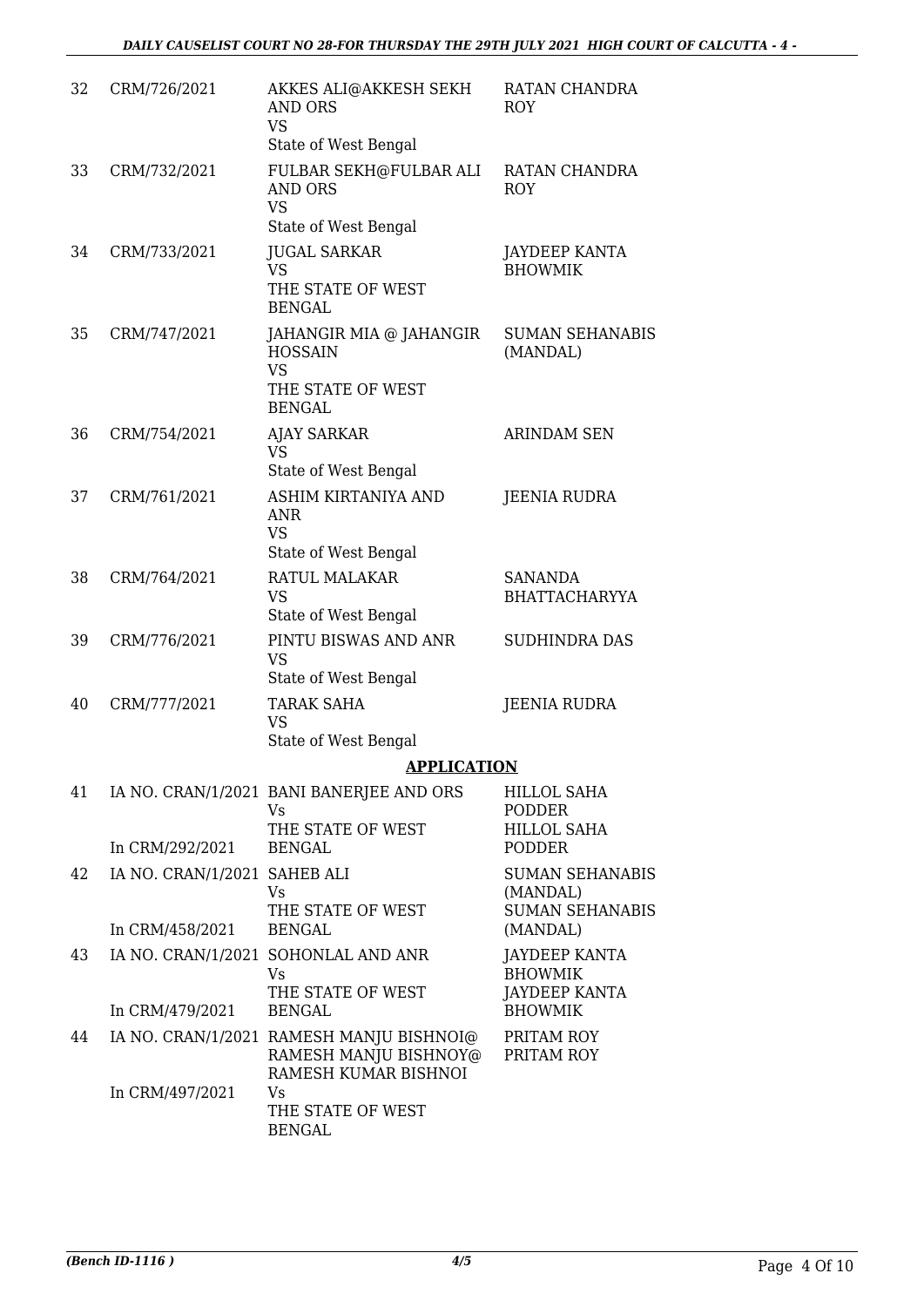| 45 | IA NO. CRAN/1/2021 RUSTOM MIAH<br>In CRM/509/2021 | Vs<br>THE STATE OF WEST<br><b>BENGAL</b>                                           | <b>ARUSHI RATHORE</b><br><b>ARUSHI RATHORE</b> |
|----|---------------------------------------------------|------------------------------------------------------------------------------------|------------------------------------------------|
| 46 | In CRM/534/2021                                   | IA NO. CRAN/1/2021 RAJU BARMAN @ BABAI<br><b>BARMAN</b><br>Vs<br>THE STATE OF WEST | <b>SUBHASISH MISRA</b><br>SUBHASISH MISRA      |
|    |                                                   | <b>BENGAL</b>                                                                      |                                                |
| 47 | IA NO. CRAN/2/2021 CHANDAN LASKAR                 | Vs<br>THE STATE OF WEST                                                            | SUBHASISH MISRA<br>SUBHASISH MISRA             |
|    | In CRM/579/2021                                   | <b>BENGAL</b>                                                                      |                                                |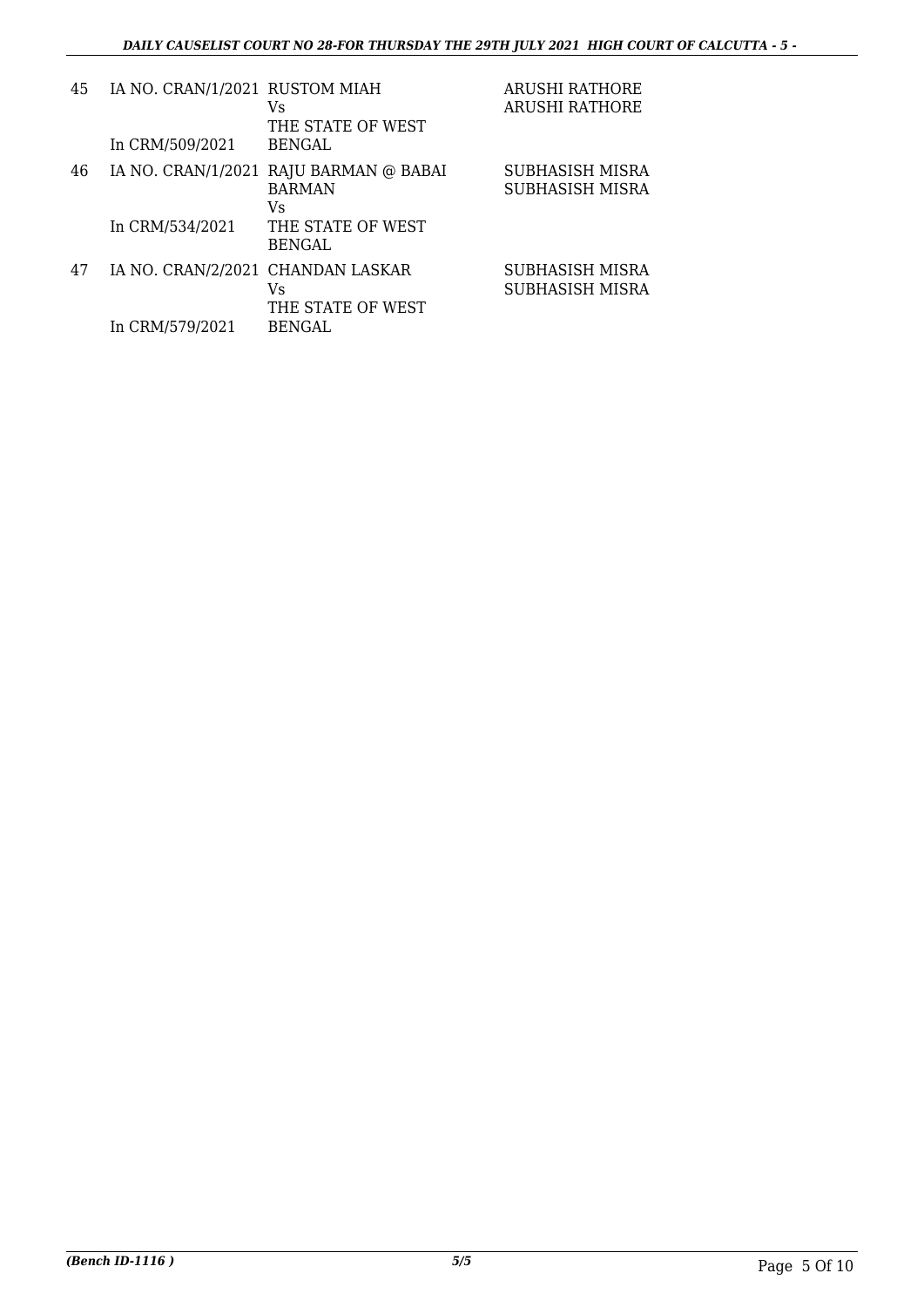

**DAILY CAUSELIST For Thursday The 29th July 2021**

**COURT NO. 32**

**DIVISION BENCH (DB - IX)**

**AT 11:00 AM**

**HON'BLE JUSTICE ARIJIT BANERJEE HON'BLE JUSTICE SUVRA GHOSH (VIA VIDEO CONFERENCE)**

**FROM PRINCIPAL BENCH**

#### **APPLICATION FOR BAIL**

| CRM/767/2021 | SANJAY KUMAR PAUL @<br><b>SANJAY PAUL</b><br>VS<br>STATE OF WEST BENGAL | SHIBAJI KUMAR DAS |
|--------------|-------------------------------------------------------------------------|-------------------|
| CRM/760/2021 | BIKASH SAHANI<br>VS<br>STATE OF WEST BENGAL                             | SHIBAJI KUMAR DAS |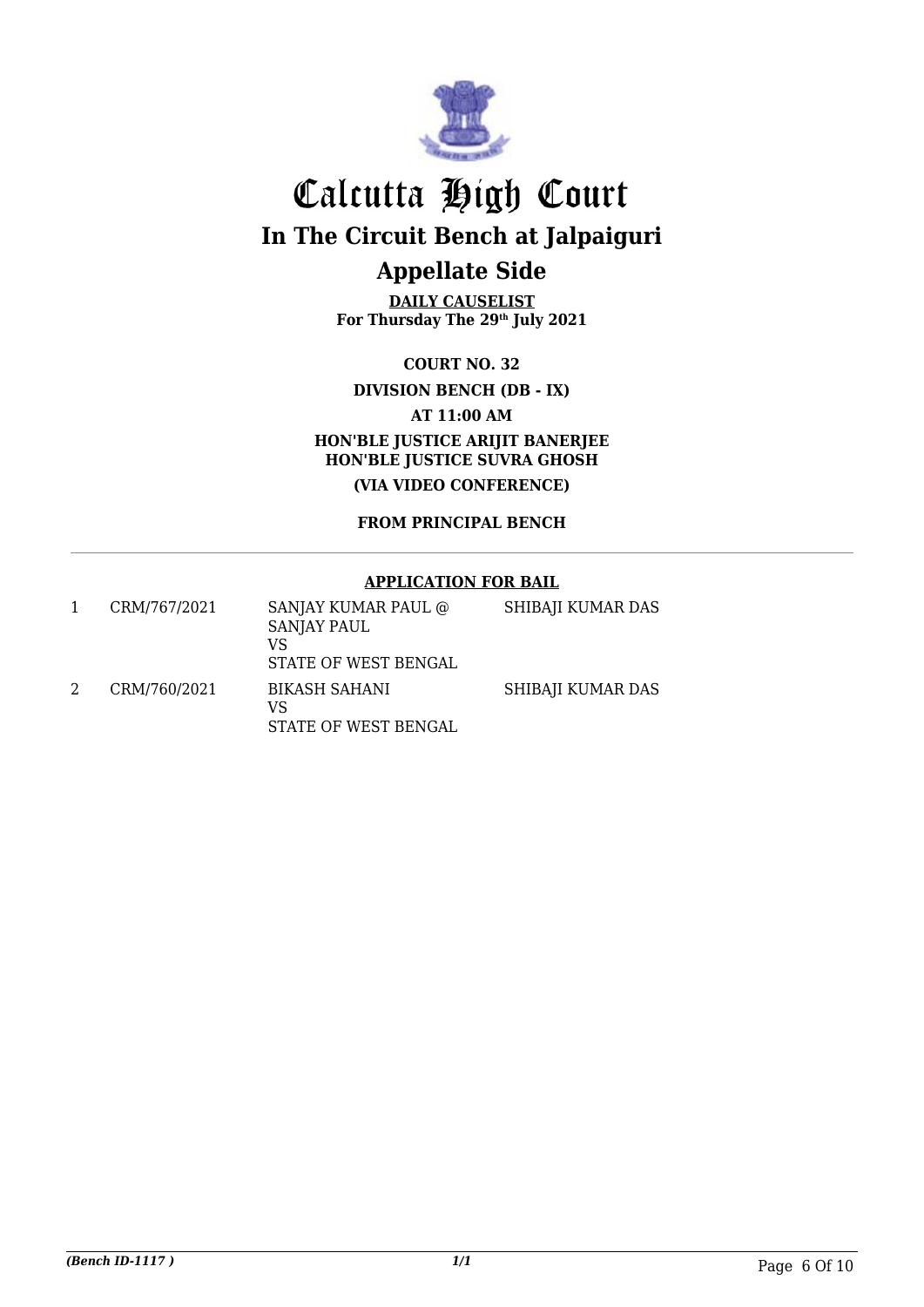

**DAILY CAUSELIST For Thursday The 29th July 2021**

**COURT NO. 8 SINGLE BENCH (SB-II) AT 11:00 AM HON'BLE JUSTICE DEBANGSU BASAK (VIA VIDEO CONFERENCE)**

**FROM PRINCIPAL BENCH**

### **MOTION**

1 WPA/1106/2021 SHRIKISHAN AGARWAL

VS STATE OF WEST BENGAL AND ORS.

SUPRIYA DUBEY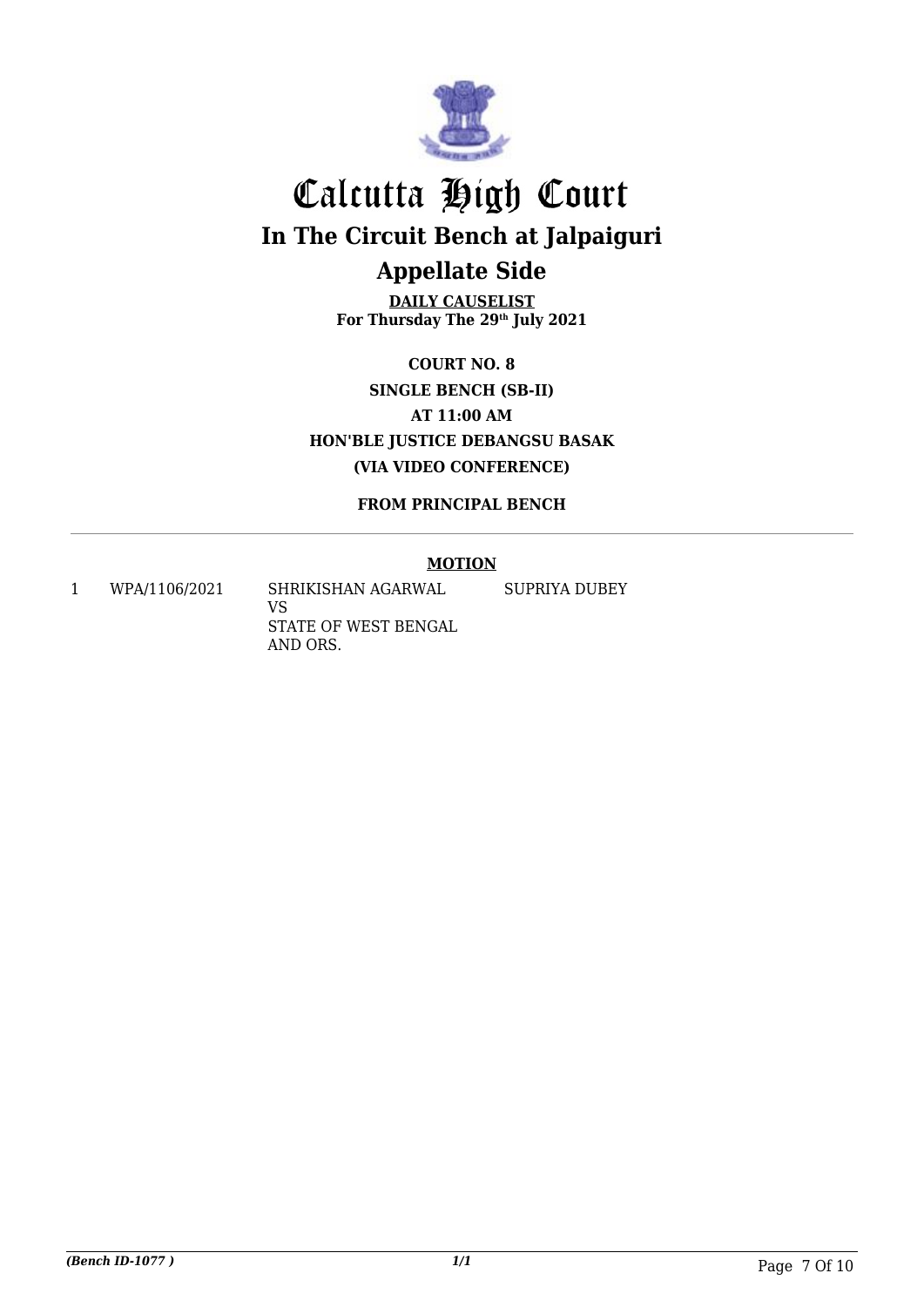

**DAILY CAUSELIST For Thursday The 29th July 2021**

**COURT NO. 13 SINGLE BENCH (SB-IV) AT 11:00 AM HON'BLE JUSTICE RAJASEKHAR MANTHA (VIA VIDEO CONFERENCE)**

**FROM PRINCIPAL BENCH**

### **MOTION**

1 WPA/1078/2021 KAMLESH SINGH @ KAMALESH SINGH VS THE STATE OF WEST BENGAL AND ANR

ARJUN CHOWDHURY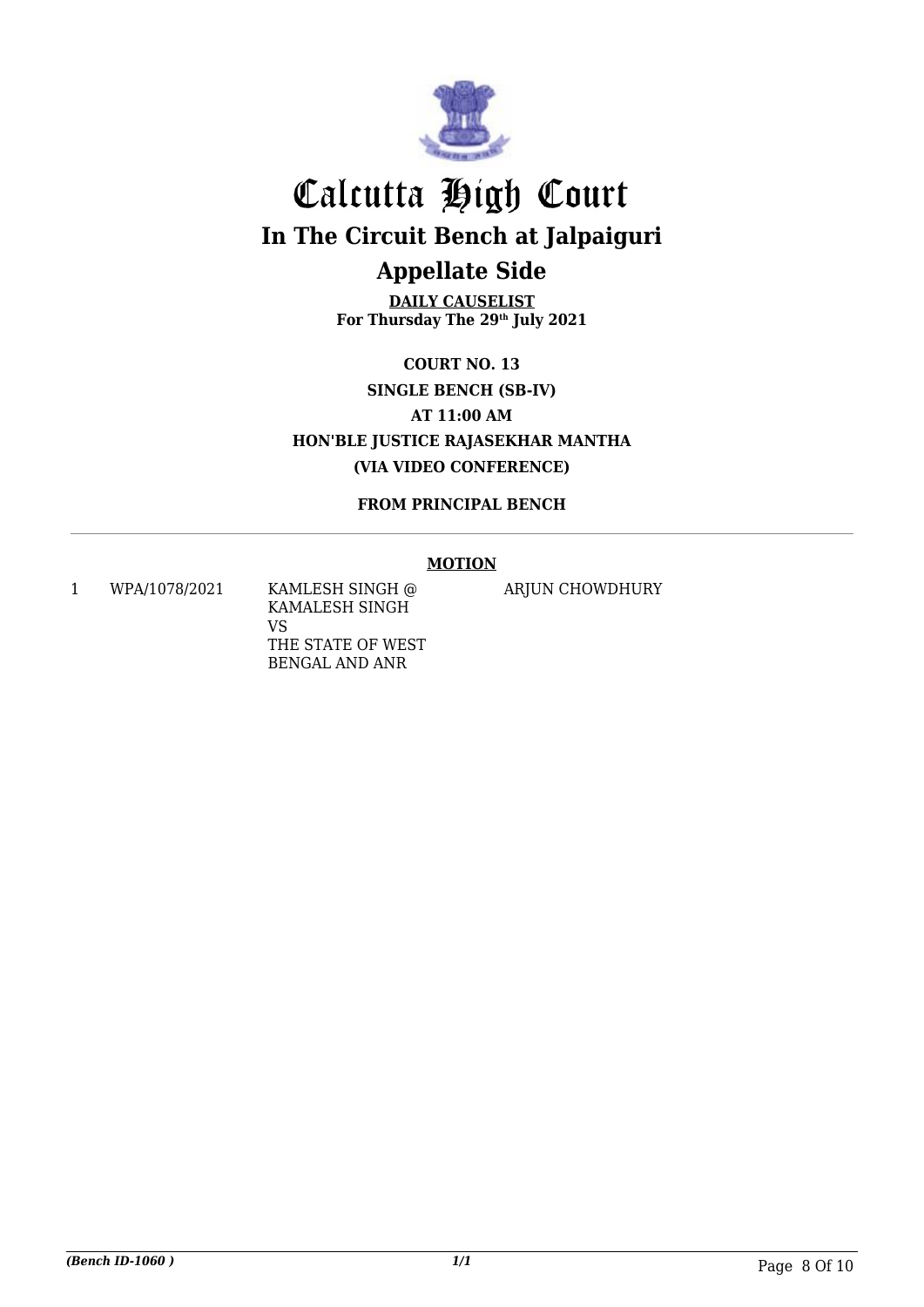

**DAILY CAUSELIST For Thursday The 29th July 2021**

**COURT NO. 2 SINGLE BENCH (SB- XVI) AT 11:00 AM HON'BLE JUSTICE MD. NIZAMUDDIN (VIA VIDEO CONFERENCE)**

**FROM PRINCIPAL BENCH**

#### **MOTION**

ABHIJIT DAS

1 WPA/1110/2021 (02-08-2021)

SWATI KANDOI VS ASSISTANT COMMISSIONER OF REVENUE, BUREAU OF INVESTIGATION (NORTH BENGAL),ALIPURDUAR ZONE AND ORS